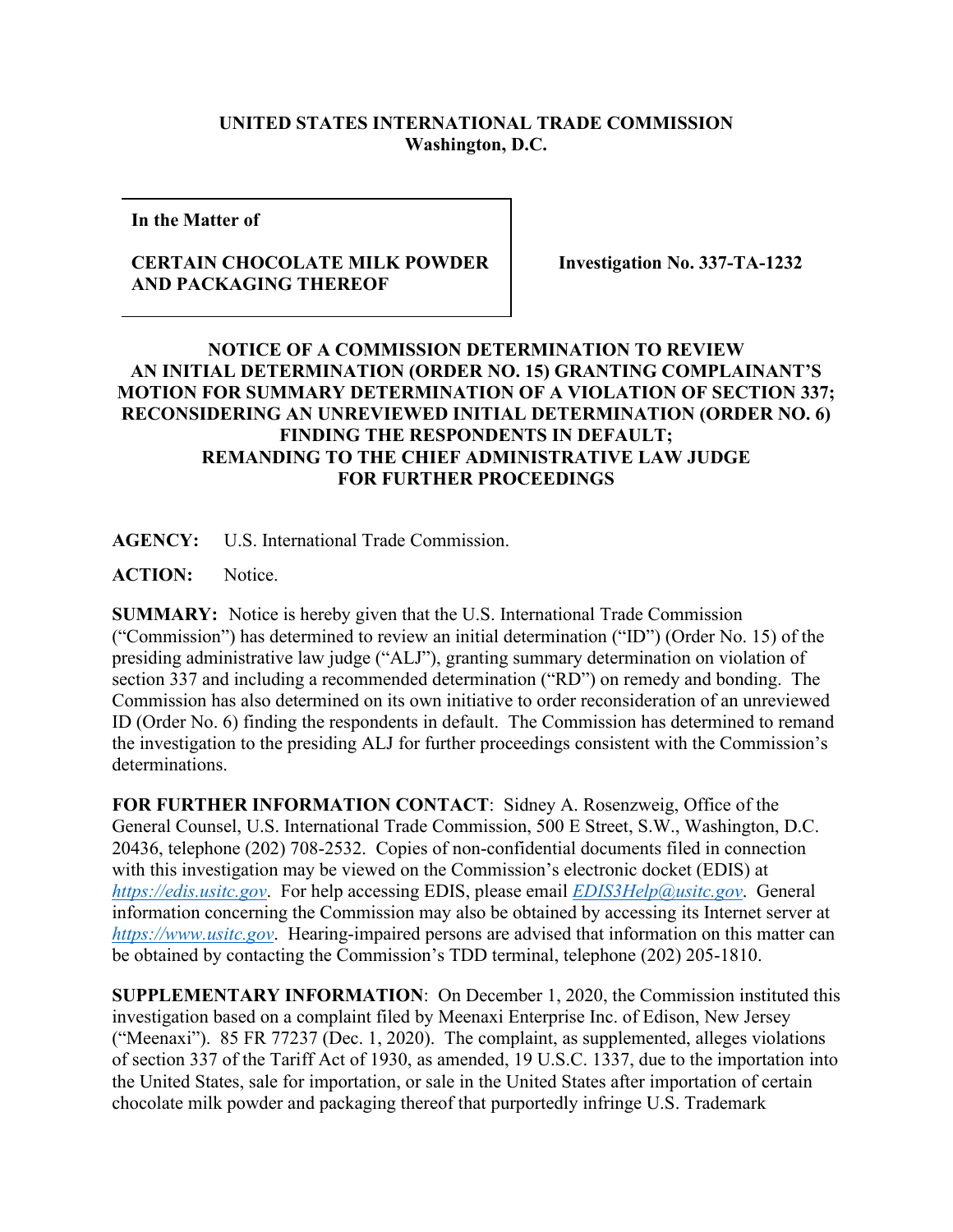Registration No. 4,206,026. *Id.* The complaint also alleges the existence of a domestic industry. *Id.* The notice of investigation names 21 respondents: Bharat Bazar Inc. of Union City, California; Madras Group Inc. d/b/a Madras Groceries of Sunnyvale, California; Organic Food d/b/a Namaste Plaza Indian Super Market of Fremont, California ("Organic Food"); India Cash & Carry of Sunnyvale California; New India Bazar Inc. d/b/a New India Bazar of San Jose, California; Aapka Big Bazar of Jersey City, New Jersey; Siya Cash & Carry Inc. d/b/a Siya Cash & Carry of Newark, New Jersey; JFK Indian Grocery LLC d/b/a D-Mart Super Market of Jersey City, New Jersey; Trinethra Indian Super Markets of Newark, California; Apna Bazar Cash & Carry Inc. d/b/a Apna Bazar Cash & Carry of Edison, New Jersey; Subzi Mandi Cash & Carry Inc. d/b/a Mandi Cash & Carry of Piscataway, New Jersey; Patidar Cash & Carry Inc. d/b/a Patidar Cash & Carry of South Plainfield, New Jersey; Keemat Grocers of Sugarland, Texas; KGF World Food Warehouse Inc. d/b/a World Food Mart of Houston, Texas; Telfair Spices of Sugarland Texas; Indian Groceries and Spices Inc. d/b/a iShopIndia.com of Milwaukee, Wisconsin; Rani Foods LP d/b/a Rani's World Foods of Houston, Texas; Tathastu Trading LLC of South Plainfield, New Jersey; and Choice Trading LLC of Guttenberg, New Jersey. *Id.* The Office of Unfair Import Investigation ("OUII") was named as a party. *Id.*

On February 10, 2021, the presiding administrative law judge ("ALJ") (Chief Judge Bullock) issued an initial determination ("ID") (Order No. 6) finding all respondents in default. OUII supported the motion. On March 2, 2021, the Commission issued a notice determining not to review Order No. 6.

On May 24, 2021, Meenaxi moved for a summary determination of a section 337 violation by all of the respondents, each of whom had previously been found in default. On June 16, 2021, OUII responded in support of the motion. On December 1, 2021, the CALJ granted the motion as the subject ID (Order No. 15). No petitions for review of the ID were filed.

The ID, however, notes discrepancies with respect to one respondent, calling into question whether that respondent was properly served with the complaint and notice of investigation and with the CALJ's order to show cause why the respondents should not be found in default, Order No. 5 (Jan. 13, 2021). The relevant footnote in Order No. 15 reads in full:

> While the Notice of Investigation lists Organic Food Inc. d/b/a Namaste Plaza Indian Super Market as a named entity, the Complaint refers to this entity as Organic Ingredients Inc. d/b/a Namaste Plaza Indian Super Market. *Compare* 85 FR 77,237-38, with Compl. at ¶ 15; *see also* Compl. Ex. 8. There does not appear to be a dispute that the entity in the NOI and the entity named in the Complaint are one and the same.

Order No. 15, at 1 n.1. The discrepancy arises from the Complaint, which alleges Organic Ingredients Inc. is a corporation with a registered address in San Diego, California ("Organic Ingredients"). Compl. Ex. 8 (California Secretary of State record). All references in the complaint are to Organic Ingredients, except for the list of respondents on the face of the complaint, which instead lists "Organic Food Ind. d/b/a Namaste Plaza Indian Super Market," with an address of 3269 Walnut Ave., Freemont, California 94538. The body of the complaint